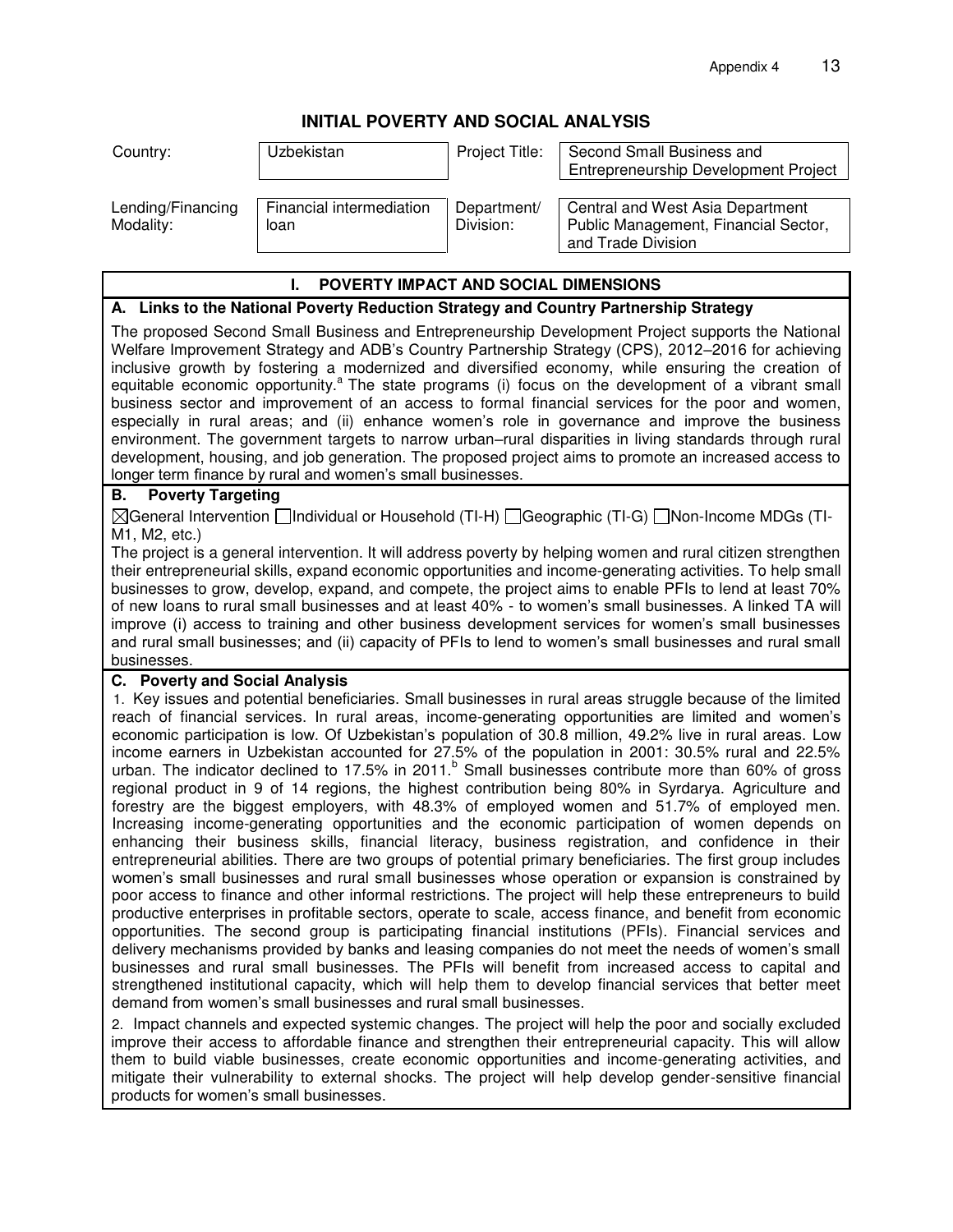3. Focus of (and resources allocated in) the PPTA or due diligence. International and national consultants will be engaged for the S-PPTA to prepare the project design. The project has potential impact on poverty reduction and S-PPTA will explore ways to maximize this impact.

| <b>GENDER AND DEVELOPMENT</b><br>Ш.                                                                                                                                                                                                                                                                                                                                                                                                                                                                                                                                                                                                                                                                                                                    |  |  |
|--------------------------------------------------------------------------------------------------------------------------------------------------------------------------------------------------------------------------------------------------------------------------------------------------------------------------------------------------------------------------------------------------------------------------------------------------------------------------------------------------------------------------------------------------------------------------------------------------------------------------------------------------------------------------------------------------------------------------------------------------------|--|--|
| 1. What are the key gender issues in the sector/subsector that are likely to be relevant to this project or                                                                                                                                                                                                                                                                                                                                                                                                                                                                                                                                                                                                                                            |  |  |
| program?<br>Small business development is crucial to improving economic opportunities for women. Most women<br>entrepreneurs are engaged in retail sales (39.5%), handicrafts (38.0%), services (37.2%), and/or food<br>production, turning out sweets, bakery goods, and other confectionery products (49.4%). Women have<br>low access to financial services (microfinance accounts opened for women are about 35% of all accounts<br>and about 10% of banks' loan portfolio). No consensus definition exists for what constitutes a "women's<br>business"—specifically whether it includes private enterprises legally registered to female owners,<br>enterprises managed by women or employing primarily women, or self-employed women engaged in |  |  |
| various business activities including farming.<br>2. Does the proposed project or program have the potential to make a contribution to the promotion of<br>gender equity and/or empowerment of women by providing women's access to and use of opportunities,<br>services, resources, assets, and participation in decision making?<br>During PPTA a gender action plan for the project and the selected participating<br>$\Box$ No<br>$\boxtimes$ Yes                                                                                                                                                                                                                                                                                                 |  |  |
| financial institutions will be prepared.<br>3. Could the proposed project have an adverse impact on women and/or girls or widen gender inequality?<br>$\Box$ Yes<br>$\boxtimes$ No                                                                                                                                                                                                                                                                                                                                                                                                                                                                                                                                                                     |  |  |
| 4. Indicate the intended gender mainstreaming category:<br>$\boxtimes$ EGM (effective gender mainstreaming)<br>GEN (gender equity)<br>SGE (some gender elements) $\Box$ NGE (no gender elements)                                                                                                                                                                                                                                                                                                                                                                                                                                                                                                                                                       |  |  |
| <b>PARTICIPATION AND EMPOWERMENT</b><br>III.                                                                                                                                                                                                                                                                                                                                                                                                                                                                                                                                                                                                                                                                                                           |  |  |
| 1. Who are the main stakeholders of the project, including beneficiaries and negatively affected people?<br>Identify how they will participate in the project design. The main stakeholders of the project include<br>participating financial institutions (PFIs) and rural and women's small businesses. PFIs will onlend<br>medium and long term funds to qualified small businesses. Rural and women's small businesses will<br>increase their access to medium and long-term funds to expand their businesses and improve economic<br>opportunities.                                                                                                                                                                                               |  |  |
| 2. How can the project contribute (in a systemic way) to engaging and empowering stakeholders and<br>beneficiaries, particularly, the poor, vulnerable and excluded groups? What issues in the project design<br>require participation of the poor and excluded? Consultations will be conducted with the poor, vulnerable<br>and excluded groups to assess their training needs for business plan management and financial literacy.<br>S-PPTA will explore if relevant training programs can be designed for these groups and be delivered<br>during project implementation. During the S-PPTA, a project participation plan and a stakeholder<br>communication strategy will be prepared to ensure involvement of these groups of population.       |  |  |
| 3. What are the key, active, and relevant civil society organizations in the project area? What is the level<br>of civil society organization participation in the project design? The Business Women's Association and<br>Women's Committee of Uzbekistan with their regional offices will be involved during project preparation to<br>assess the training needs of women's small businesses and constraints in their access to finance.<br>Information generation and sharing   M   Consultation<br>M Collaboration<br>M<br>Partnership<br>M                                                                                                                                                                                                        |  |  |
| 4. Are there issues during project design for which participation of the poor and excluded is important?<br>What are they and how shall they be addressed? $\boxtimes$ Yes $\Box$ No<br>The project is expected to enhance<br>access to microfinance by the poor and excluded people. To address this, the project aims to strengthen<br>capacity of PFIs in risk assessment and management and in the development of new financial products<br>so that they can lend more to these target groups.                                                                                                                                                                                                                                                     |  |  |
| IV.<br><b>SOCIAL SAFEGUARDS</b>                                                                                                                                                                                                                                                                                                                                                                                                                                                                                                                                                                                                                                                                                                                        |  |  |
| A. Involuntary Resettlement Category $\Box$ A<br>$\boxtimes$ C $\boxtimes$ FI<br>B                                                                                                                                                                                                                                                                                                                                                                                                                                                                                                                                                                                                                                                                     |  |  |
| 1. Does the project have the potential to involve involuntary land acquisition resulting in physical and<br>economic displacement? $\Box$ Yes<br>$\boxtimes$ No                                                                                                                                                                                                                                                                                                                                                                                                                                                                                                                                                                                        |  |  |